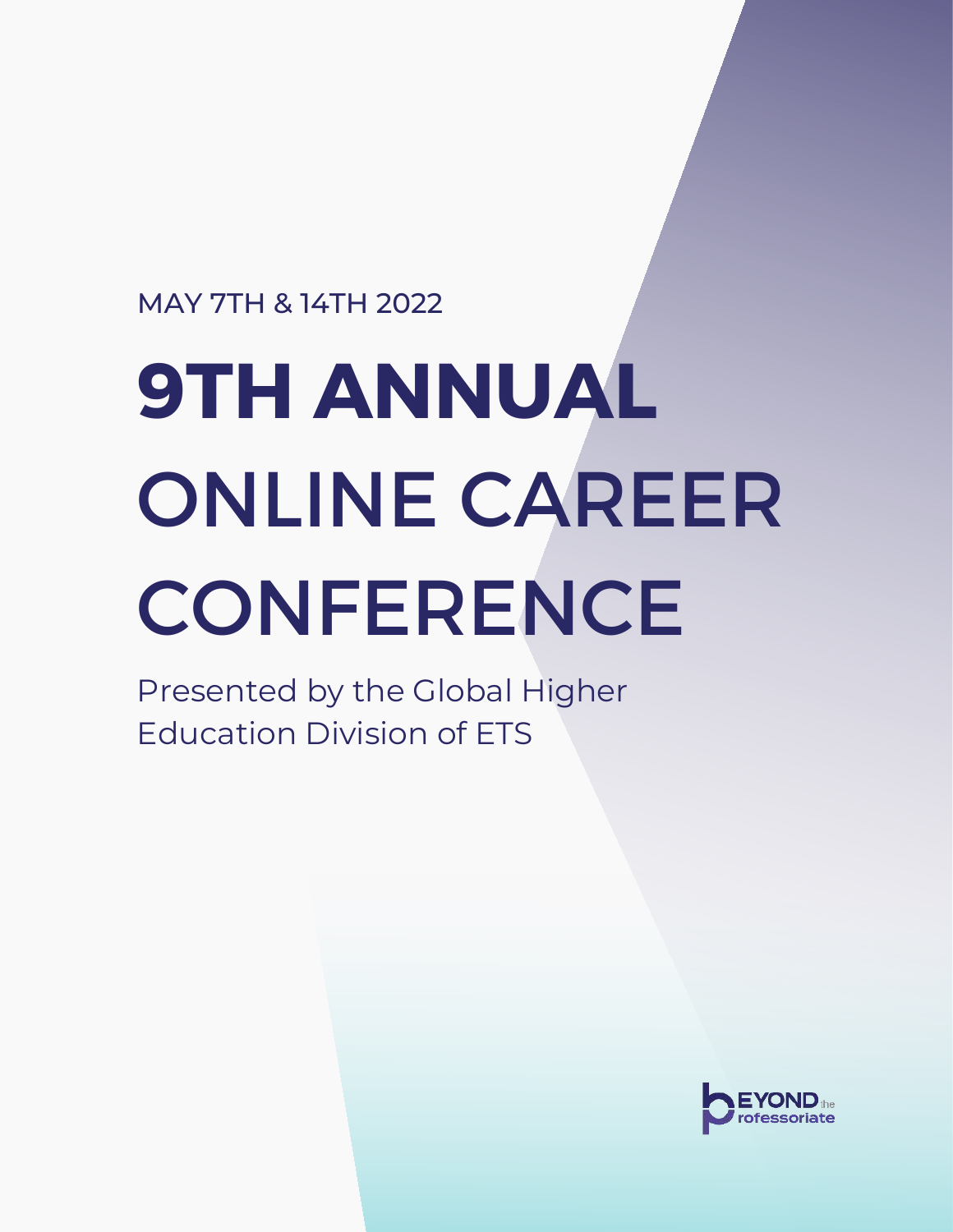## **Welcome to the Conference**

Thank you for joining us for the **9th Annual Online Career Conference.**

[Over the past eight years, this conference has helped nearly 10,000 doctoral students,](https://beyondprof.com/) PhDs, and faculty to job search and build careers beyond the professoriate. This year's conference will offer the same support for PhDs seeking new opportunities. Attend and you'll learn:

- About nonacademic career opportunities for PhDs and explore your options; 1.
- 2. How to leverage your education and launch a nonacademic job search with confidence;
- What it takes to build a successful nonacademic career as a PhD. 3.

Leaving academia can feel like a big, mysterious step into the unknown. After years of being successful in academia, it can be daunting and overwhelming to launch a professional job search. Every one of our 16 speakers has been where you are now, but they have successfully made the leap to industry and are thriving. They want to help you do the same.

Our introductory workshops will help you build a foundation for you job search, and our career panels will help you learn the truth about job searching as a PhD. You'll hear directly from PhDs about their experience job searching, interviewing, and building new professional communities.

This guide contains the full conference program and short bios of all our speakers. You will also find instructions for attending the conference live on May 7th and 14th.

You'll leave the conference knowing what it takes to secure meaningful work and inspired to take your next steps towards a new career.



Enjoy the conference,

- L. Maren Wood, PhD Director and CEO, Beyond the Professoriate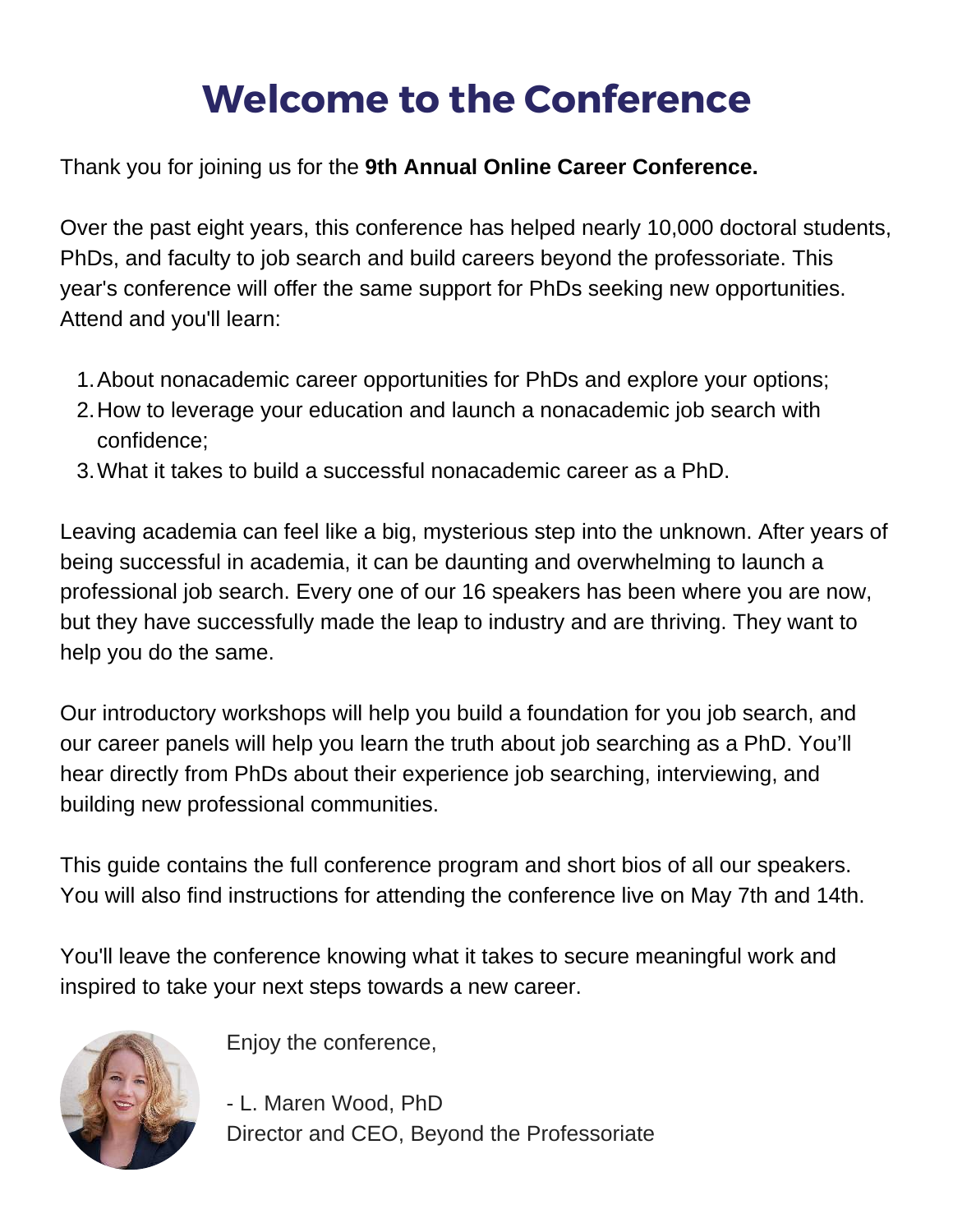### **How to Attend the Conference Live**

All ticket holders can attend the Saturday conference sessions live. Each session will be streamed via Zoom, our webinar service provider. You will see and hear panelists and presenters, but they won't see or hear you.

**The Friday evening before Day 1 and Day 2 of the conference**, you'll receive a link from Zoom -- click on this link to attend the live session. You will use this same link to rejoin each panel throughout the day.

If this is the first time you're using Zoom, you'll download a small browser plug-in. If you have problems installing the plug-in, please contact Zoom. You can also use the Zoom app on mobile devices or your computer.

If you don't have access to the internet during the conference, you can phone in to listen. Details will be provided to you in the email from Zoom.

**To ask questions, use the Q&A feature**. You will see this in the Zoom "room" once the webinar has started. To make a comment, use the Chat feature. The chat stream will disappear once the live session ends, so if you see something in there that you want to save -- a useful URL, for example -- please copy it prior to the end of the webinar.

**Missed a session?** Each session will be recorded and available to stream on our website. (You will need to create a free Vimeo account to do this.) Recordings will be available starting May 20th. **You must access the replays before May 31st.** 

*Please note that if you received a ticket through your institution or department, we will be sharing data on attendance and access to replays with institutional purchasers.*

Have a question or concern? Email events@beyondprof.com.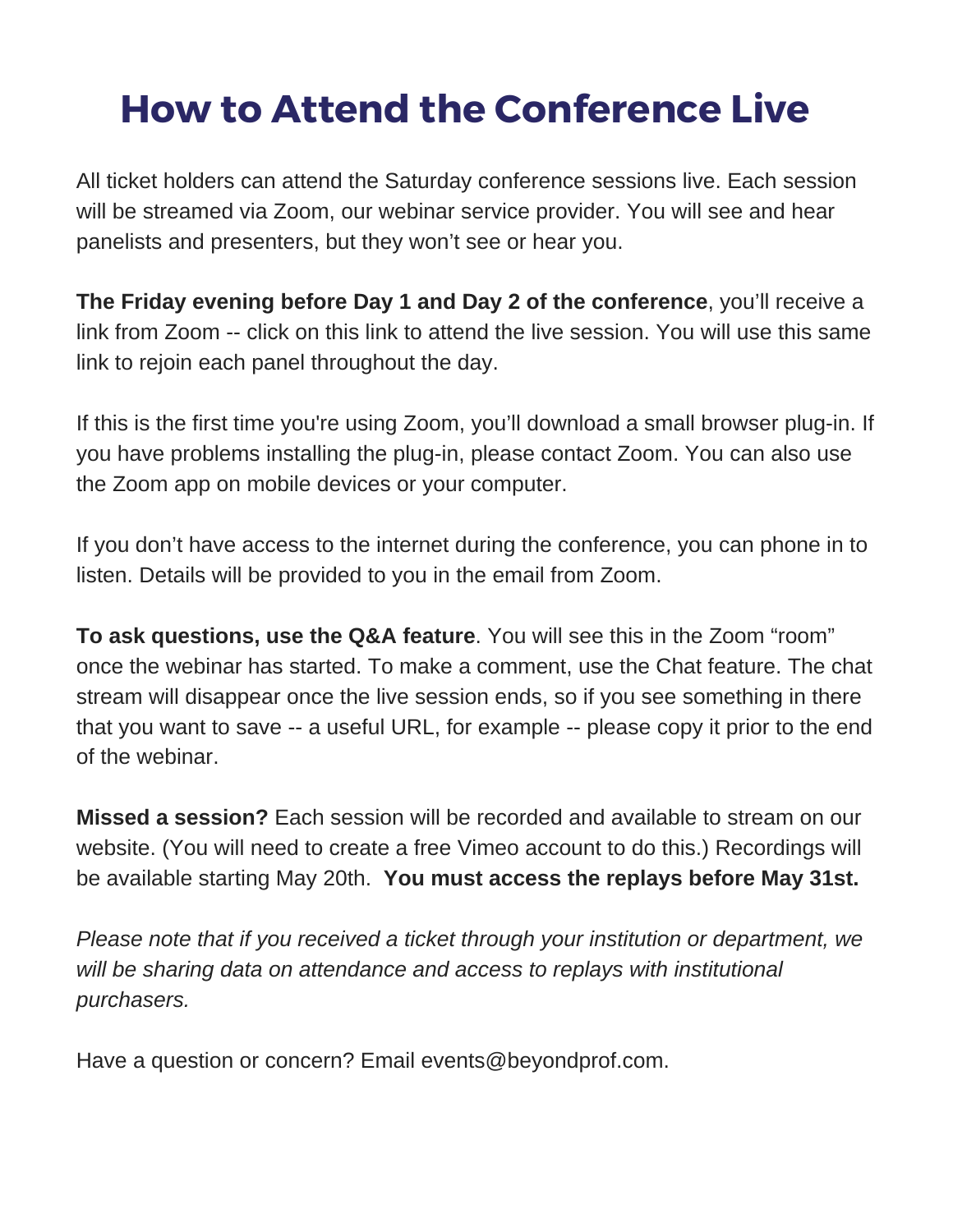## **Day 1: How To Seminars Saturday, May 7, 2022**

### **Welcome & Job Searching After COVID-19**

Watch your email for a video welcome from L. Maren Wood, PhD (CEO, *The Center for Graduate Career Success*)

### **How to Use Assessments**

11:00 AM - 12:00 PM ET Dan Olson-Bang, PhD (*Director, Office of Graduate Professional and Career Development, Syracuse University*)

- Identify how assessments can be valuable to career exploration.
- Use assessments to aid your career exploration, networking, and goal setting.
- Apply assessment results to identify career paths of interest, in particular careers beyond academia.

### **Identifying Your Most Marketable Skills**

### 12:15 PM - 1:15 PM ET

Diane Sepa-Kishi, PhD *(Instructional Designer and Product Manager, The Center for Graduate Career Success)* 

- Recognize the challenges PhDs have when identifying their skills.
- Describe the importance of translating academic skills into the language of employers.
- Develop a plan to identify your most marketable skills.

### **How to Research Career Options That are Right for You**

### 1:30 PM - 2:30 PM ET

Malisa Kurtz, PhD *(Digital Marketing Strategist, The Center for Graduate Career Success)*

- Recognize why networking is critical to your career exploration and job search.
- Create achievable goals for building your network.
- Use the internet to discover nonacademic job options as part of your job search strategy.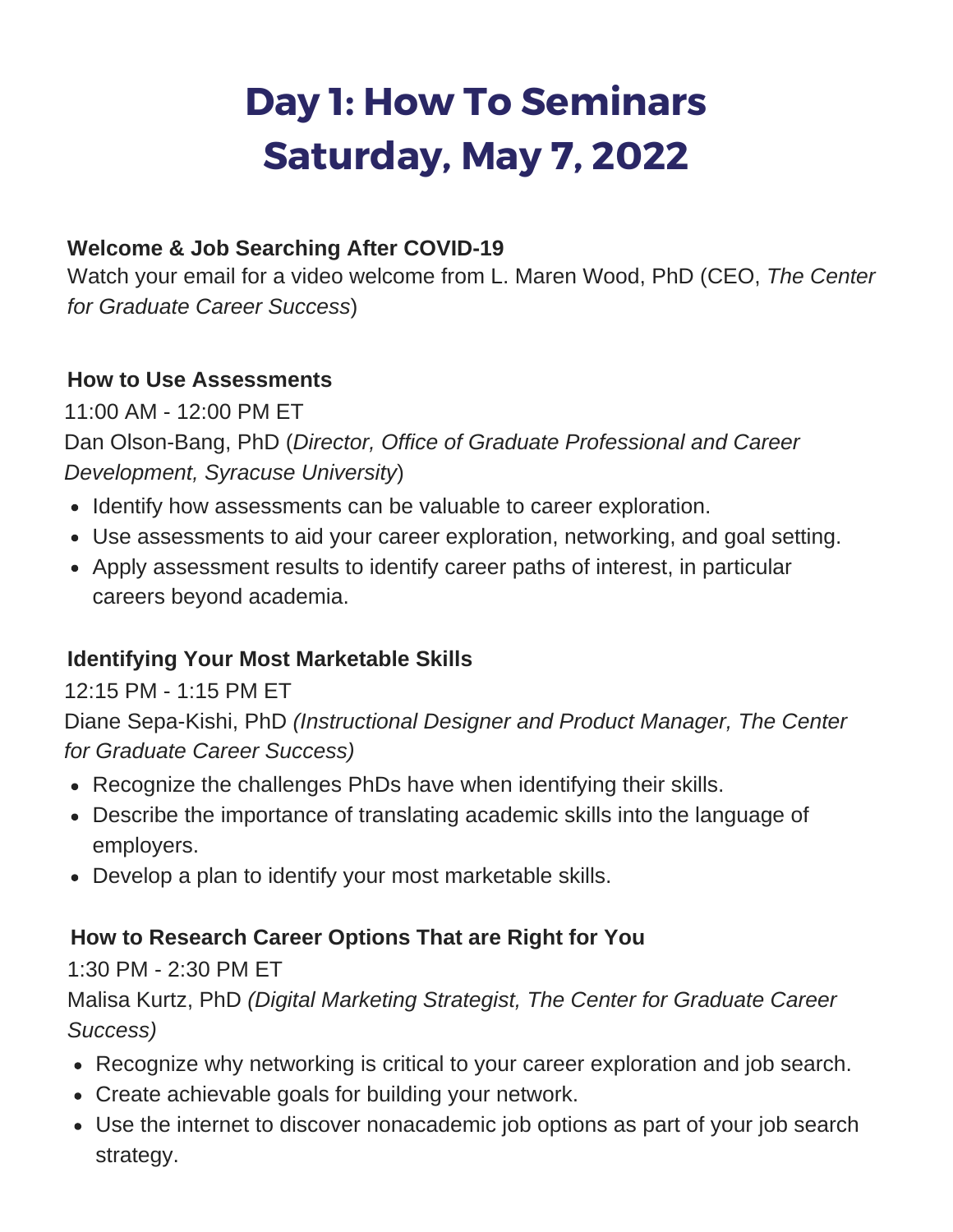### **Saturday, May 7 continued**

### **How to Communicate Your Value to Employers**

2:45 PM - 3:45 PM ET

- L. Maren Wood, PhD *(CEO, The Center for Graduate Career Success)*
- Identify what employers value in job candidates.
- Explain the challenges PhDs have when communicating their value and skills to employers.
- Write effective STAR stories that describe how you've applied your skills with success.

οΧοΧοΧοΧοΧοΧοΧοΧοΧοΧοΧοΧοΧοΧοΧοΧοΧοΧο

# **Day 2: Career Success Saturday, May 14, 2022**

#### **Networking**

11:00 AM - 12:00 PM ET Omar Abdullah, PhD (Cultural Studies) Nicole Catanzarite, PhD (Neuroscience and Cognitive Sciences) Michael A. Miner, PhD (Sociology)

Does the word 'networking' make you feel uncomfortable? Come learn why building a professional community is essential to the job search; how a community can support you; and how you can build a network in ways that feel more authentic to you. There are plenty of ways to connect with people, as our panelists will discuss.

You will learn how to:

- Identify people and communities that can help you in your job search process.
- Request and conduct informational interviews, learning about different career paths and meeting people at companies of interest.
- Use social media to build your professional community and industry credibility.
- Create a networking strategy that will help you advance in your job search.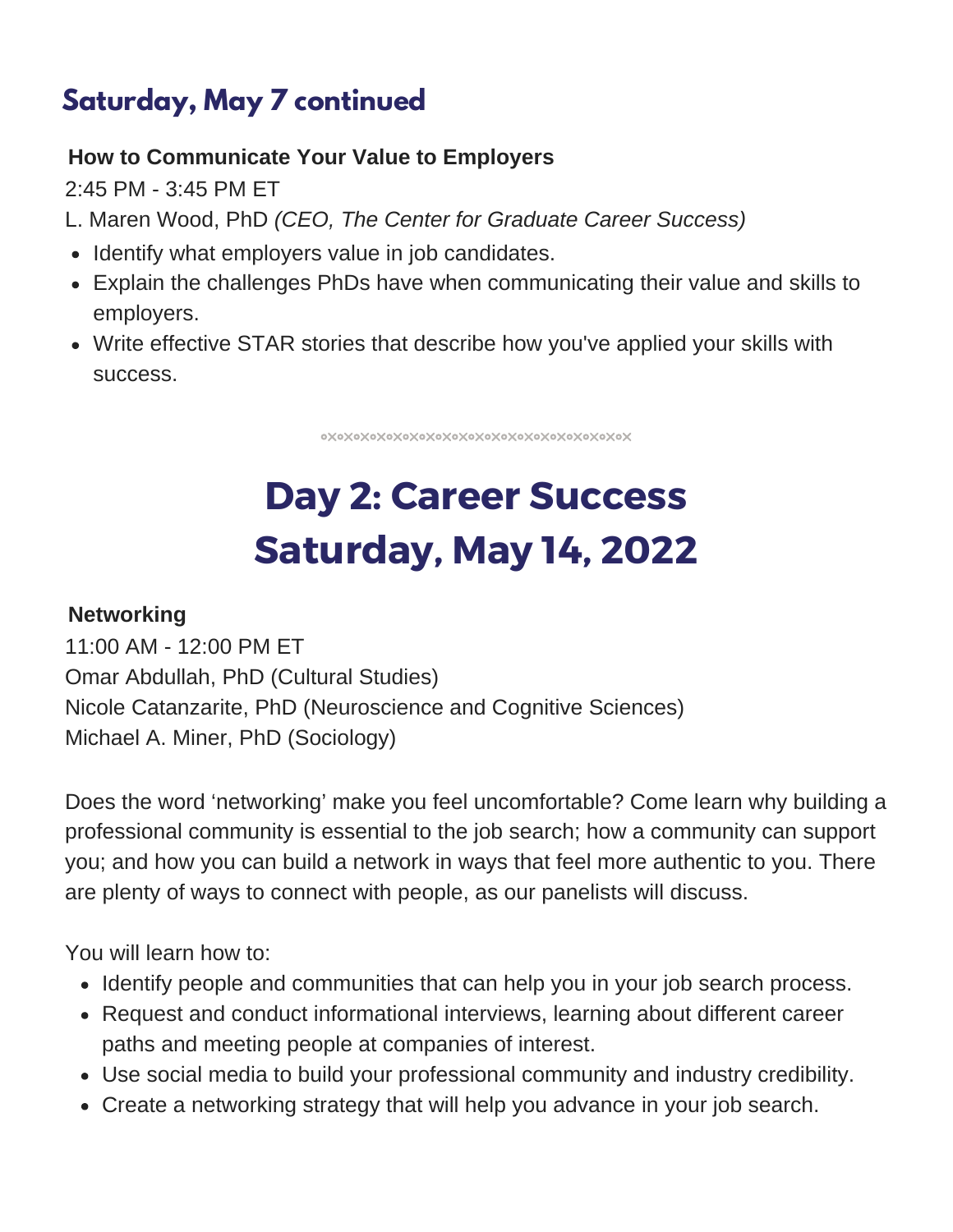### **Saturday, May 14 continued**

### **Hiring and Negotiating**

12:15 PM - 1:15 PM ET Raashi Rastogi, PhD (English) Sreekul Raj Rajagopal, PhD (Photonics) Megan C. Brown, PhD (Experimental Psychology)

Congrats, you got an interview! Wondering how to prepare? In this session, panelists will demystify common interviewing and hiring practices for professional careers. Typical interview stages, processes, and questions will be discussed in order to help you learn how to prepare effectively for the interviewing and hiring stages.

You will learn how to:

- Recognize what hiring managers are most commonly looking for in candidates.
- Prepare for all interview stages, from the first to the final round.
- Effectively communicate your value, relevant experience, and fit for the role.
- Negotiate different aspects of job offers.

#### **Deciding to Leave Academia**

1:30 PM - 2:30 PM ET Ping-Yuan Wang, PhD (History) Adrian Taylor PhD (Human Health and Nutritional Science) Fatima Kamal, PhD (Molecular Biology and Genetics)

Leaving academia can feel like a big, mysterious step into the unknown. How do you know if it's the right decision for you, and how can you find meaningful and impactful work outside of academia? Our panelists will share their tips and strategies for making the transition into nonacademic work and how they found their new careers.

You will learn how to:

- Recognize the challenges PhDs have making the decision to leave academia.
- Identify intellectually engaging and meaningful work outside of academia.
- Apply tips and strategies to navigate a nonacademic job search while in academia.
- Communicate your decision with colleagues and new professional connections.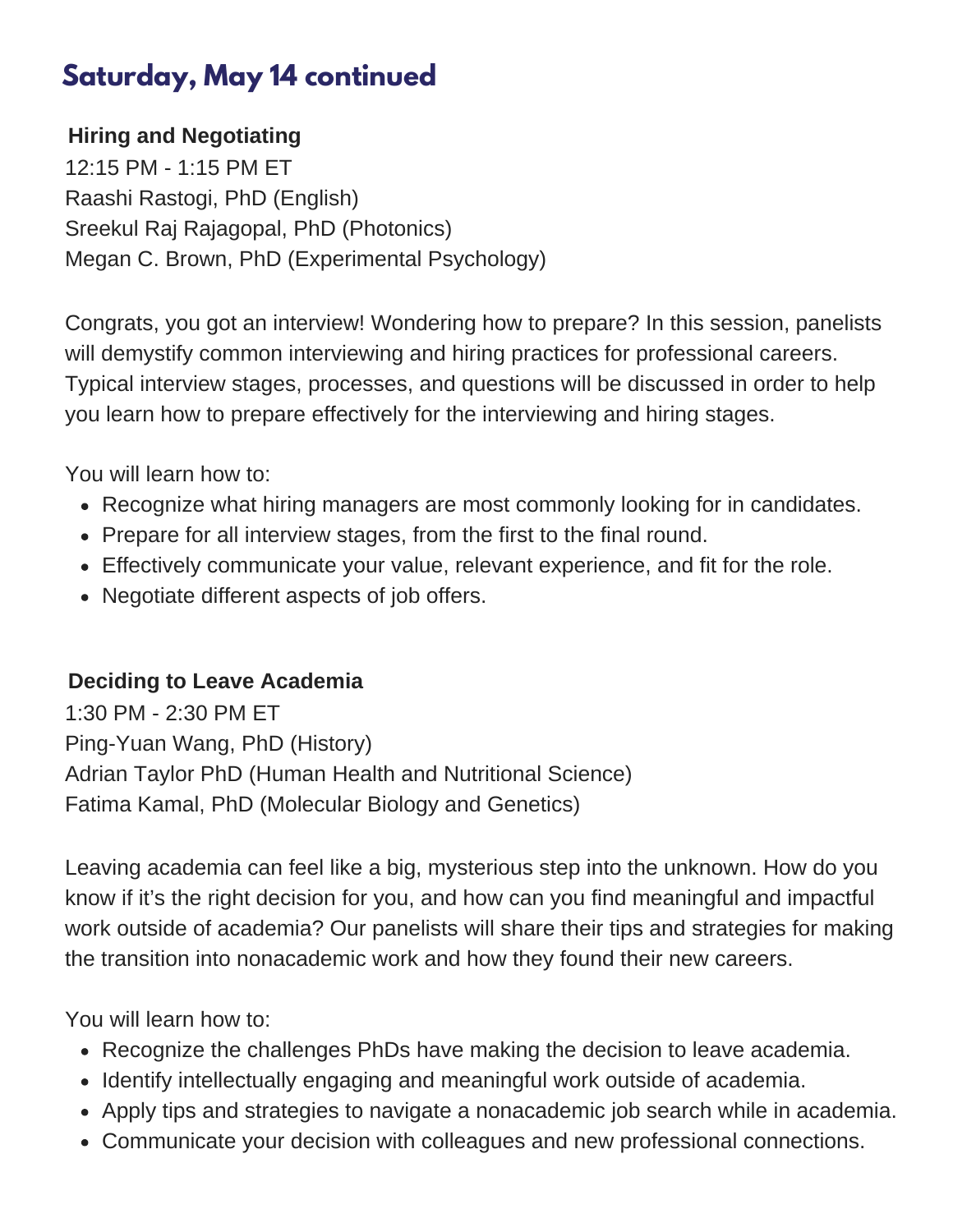### **Saturday, May 14 continued**

#### **Transitioning into a 9 to 5 Job**

2:45 PM - 3:45 PM ET Marcos Moldes, PhD (Communications) Libby Pier, PhD (Educational Psychology) Lorne Jordan, PhD (Biochemistry, Biophysics & Molecular Biophysics)

Curious to learn about fellow PhDs' experiences transitioning to 9-to-5 roles? Come hear what our panelists have to say about moving from academia to industry careers in terms of their new schedules, day-to-day work, interactions with colleagues, and more.

You will learn how to:

- Recognize what 'work' looks like on a day-to-day basis in different industry roles.
- Prepare yourself to adjust to new workplace norms, rhythms, expectations, and organizational structures.
- Navigate stakeholder relationships and organizational politics.
- Imagine what work/life balance can look like in different environments.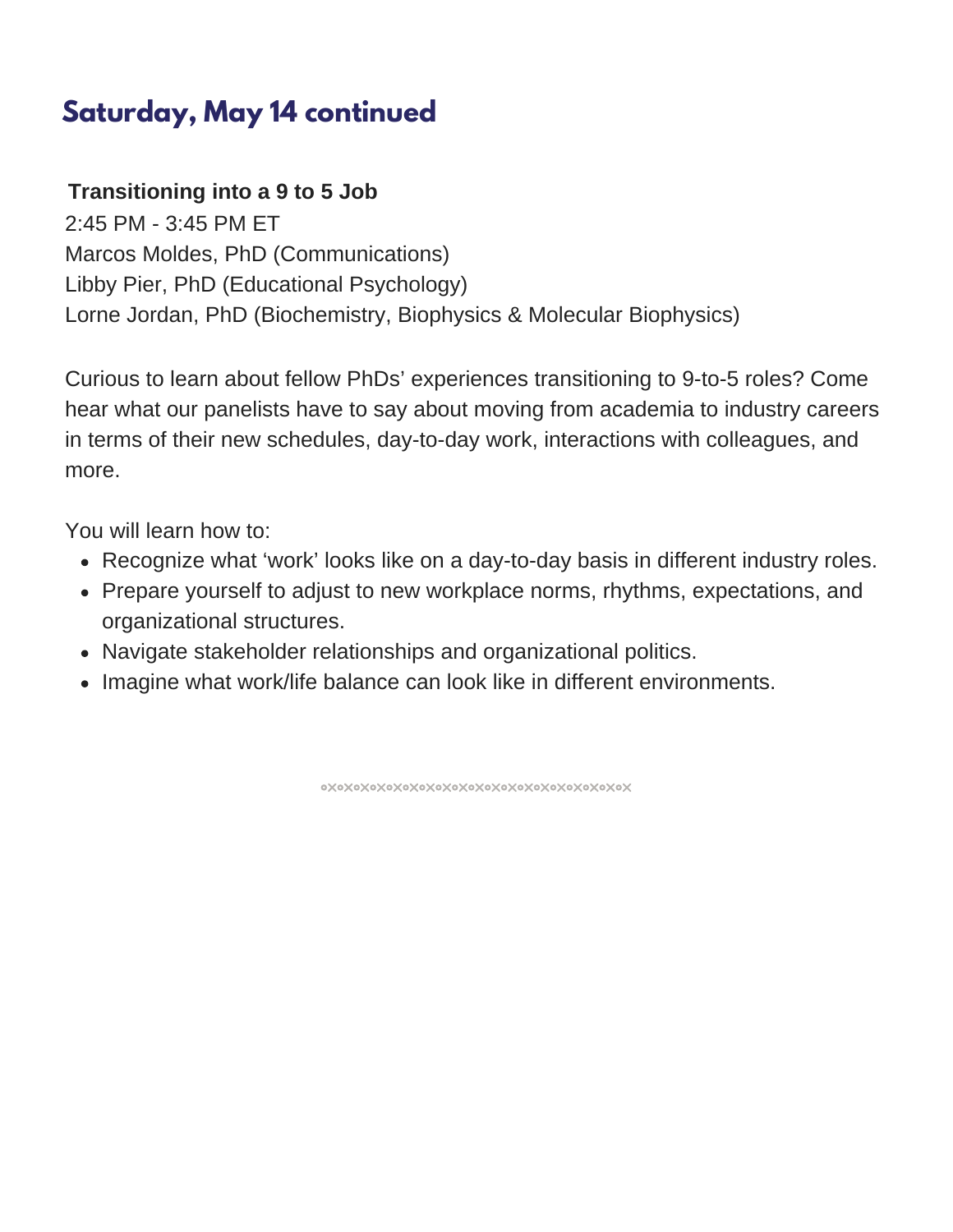### **Bios**



**Omar Abdullah, PhD** received his PhD in Cultural Studies from the University of California, Davis. Currently he is a Director of Business Development at Guardian Computer where he helps to create relationships with organizations looking for assistance with IT issues and managing their information systems.



**Megan C. Brown, PhD** received their PhD in Experimental Psychology from the University of Wisconsin-Madison. Megan is currently a Director of Knowledge Management & Data Literacy in Analytics & Insights with Starbucks.



**Nicole Catanzarite, PhD** received her PhD in Neuro and Cognitive Science from the University of Maryland. She is now a Biological Scientist at US Government Accountability Office and Neuroscience Policy Liaison at DC Chapter of the Society for Neuroscience.



**Lorne Jordan, PhD** received his PhD in Biochemistry, Biophysics, and Molecular Biophysics from Kansas State University. He is now a Senior Scientist with Pfizer.



**Fatima Kamal, PhD** received her PhD in Molecular Biology and Genetics from the University of Alberta. Currently she is a Safety Aggregate Report Specialist II at the Lifecycle Safety Organization at IQVIA.



**Malisa Kurtz, PhD** received her PhD from Brock University in Interdisciplinary Humanities. She has worked in the non-profit sector, tech, and financial services. She joined Beyond the Professoriate in 2019 to help as Digital Marketing Strategist.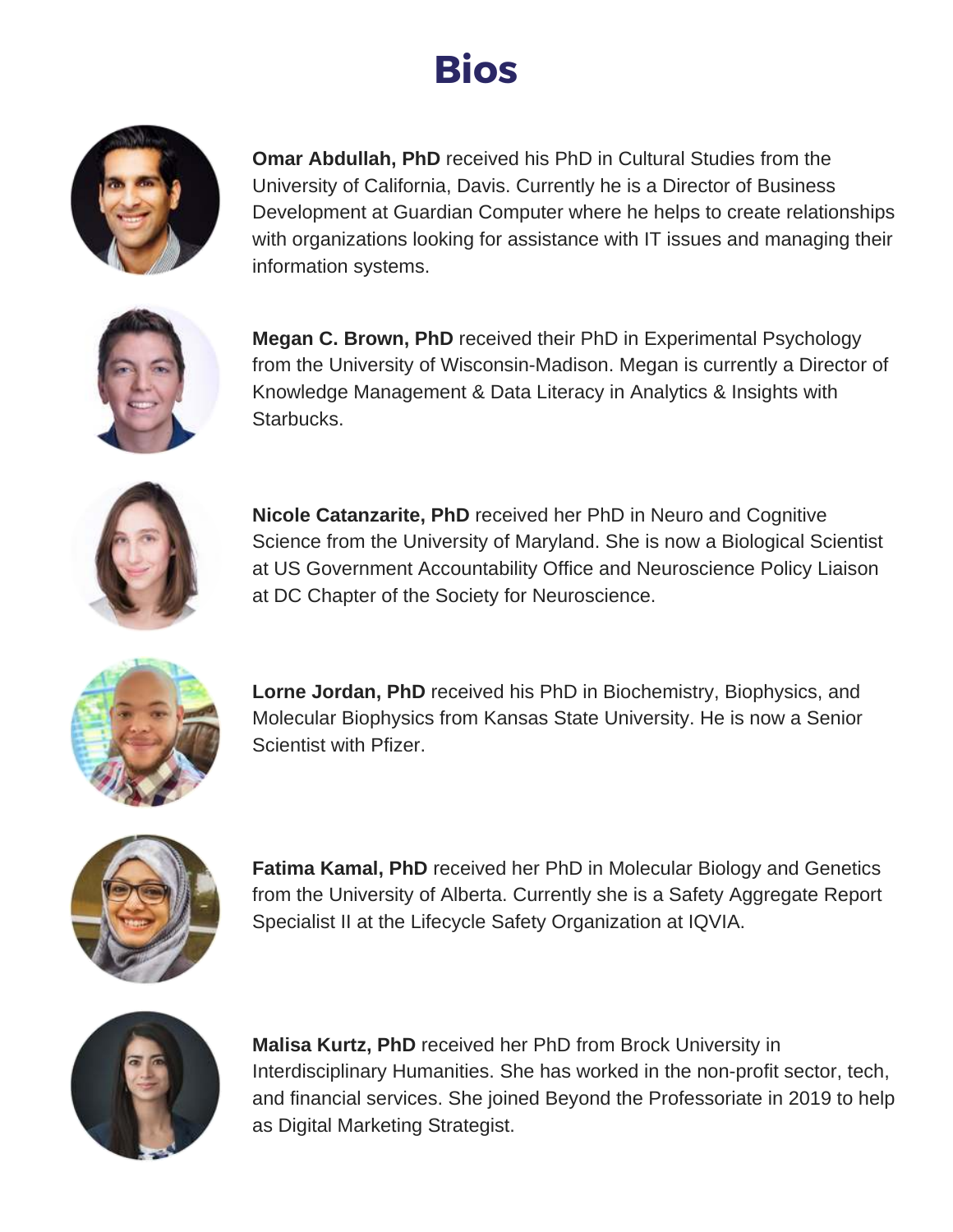

**Michael A. Miner, PhD** received his PhD in Sociology from the University of Wisconsin-Milwaukee. His research has won regional and national awards and he has been published in multiple social scientific journals. Dr. Miner is now a Quantitative Researcher with Instagram.



**Marcos Moldes, PhD** received his PhD in Communication Studies from Simon Fraser University. He is currently working at Pinterest as a Qualitative UX Research Lead focusing on content creators and the emerging creator economy.



**Dan Olson-Bang, PhD** received his PhD from Fordham University in English Literature. He is currently working as Director for the Office of Graduate Professional and Career Development at Syracuse University.



**Sreekul Raj Rajagopal, PhD** received his PhD in Photonics at Oklahoma State University. He has 5+ years of experience in aligning, designing, and building optical systems. He is currently working as a Test Engineering with II-VI Incorporated.



**Raashi Rastogi, PhD** received her PhD from Northwestern University in English. With years of experience leading and managing team, she is currently the Director of Research with Gartner



**Diane Sepa-Kishi, PhD r**eceived her PhD from York University in Exercise Physiology. She currently serves as Aurora Product Manager and Instructional Designer. Prior to starting with the team, Dr. Sepa-Kishi was an Instructional Design Specialist at the Michener Institute of Education at the University Health Network in Toronto.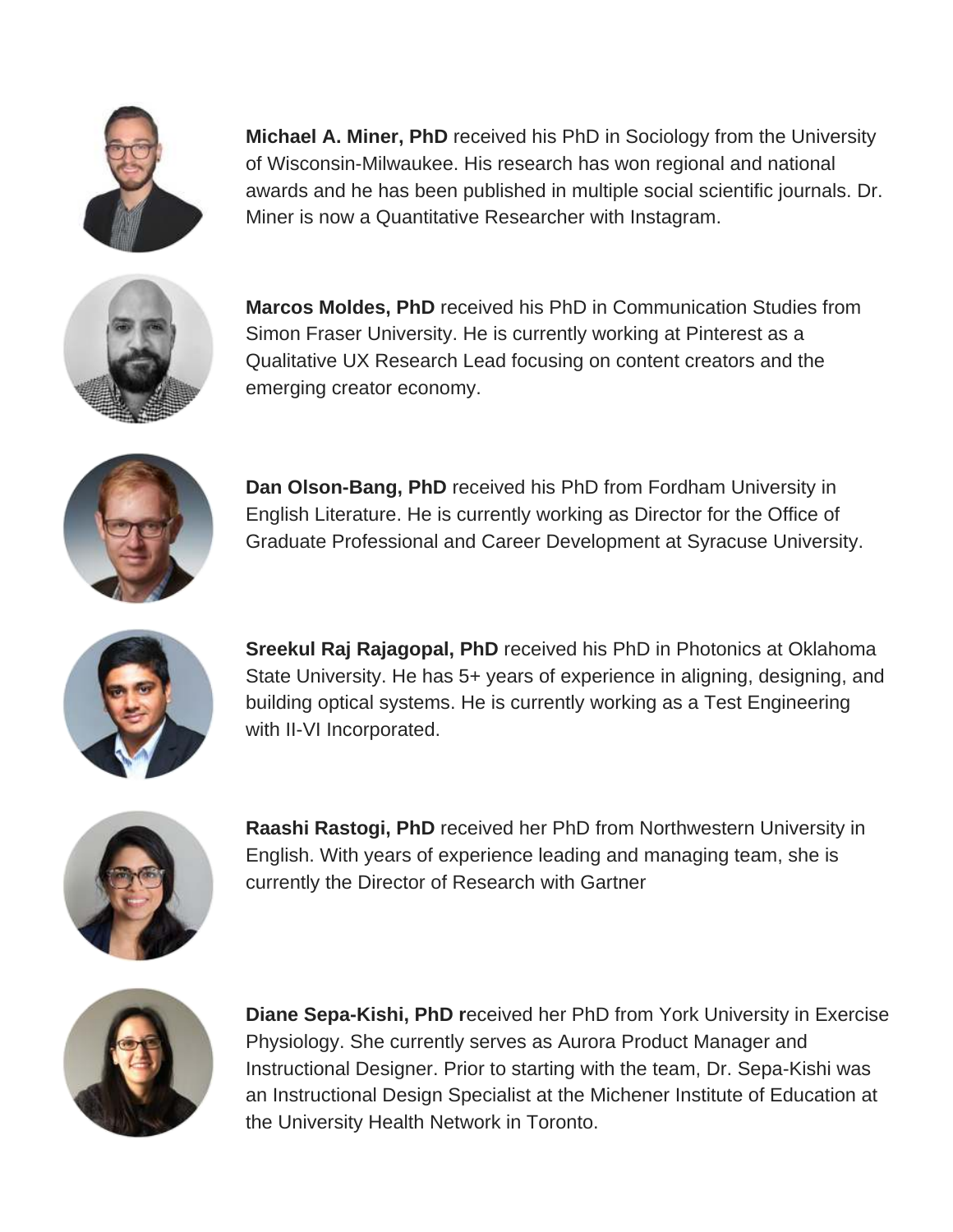

**Adrian Taylor, PhD** received his PhD in Human Health and Nutritional Sciences from the University of Guelph. He has a passion for distilling complex scientific and medical information so that he can bring these stories to life as clear, user-friendly messages. He currently serves as a Medical Writer for INVIVO - a Red Nucleus Company.



**Ping-Yuan Wang, PhD** received her PhD from Yale University in History, Early Modern Europe. She is a technical writer, communicator, and project manager; and currently serves as a Senior Curriculum Developer and Technical Instructor with CloudBees.



**L. Maren Wood, PhD** received her PhD from the University of North Carolina at Chapel Hill in History. She is CEO and Director of The Center for Graduate Career Success, and writes regularly for Inside Higher Ed and the Chronicle of Higher Education.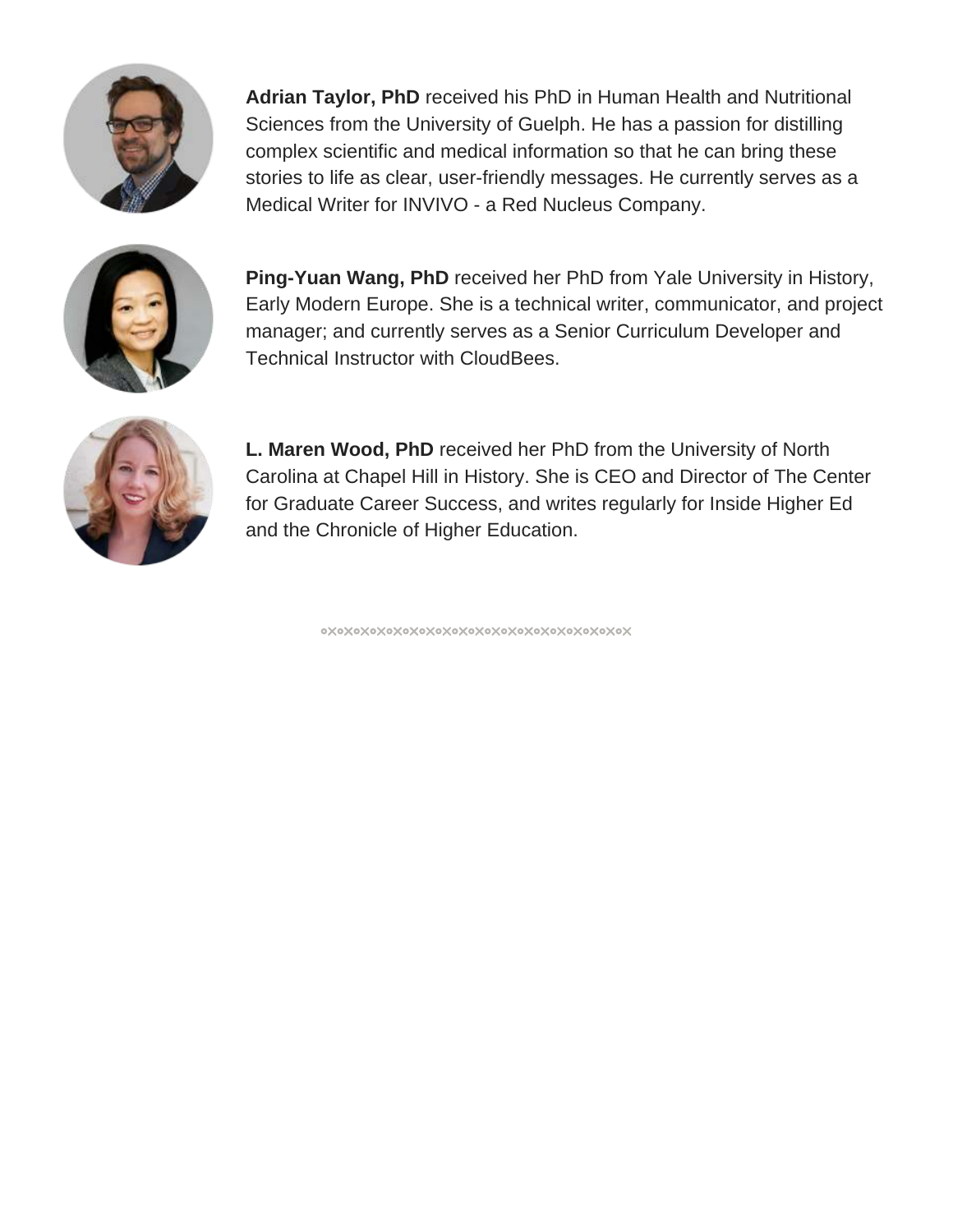Thank you to our presenting sponsor:

# **THE GLOBAL HIGHER EDUCATION DIVISION OF ETS**



The Global Higher Education division at ETS supports learners at every point in their graduate education journey, from the first moment they consider continuing their education to the time when they've successfully completed their program and beyond. Through an innovative digital experience, learners will have access to tools and services that help tell the story of who they are, what they know, and who they want to be so they can present their authentic, best self to prospective institutions and employers.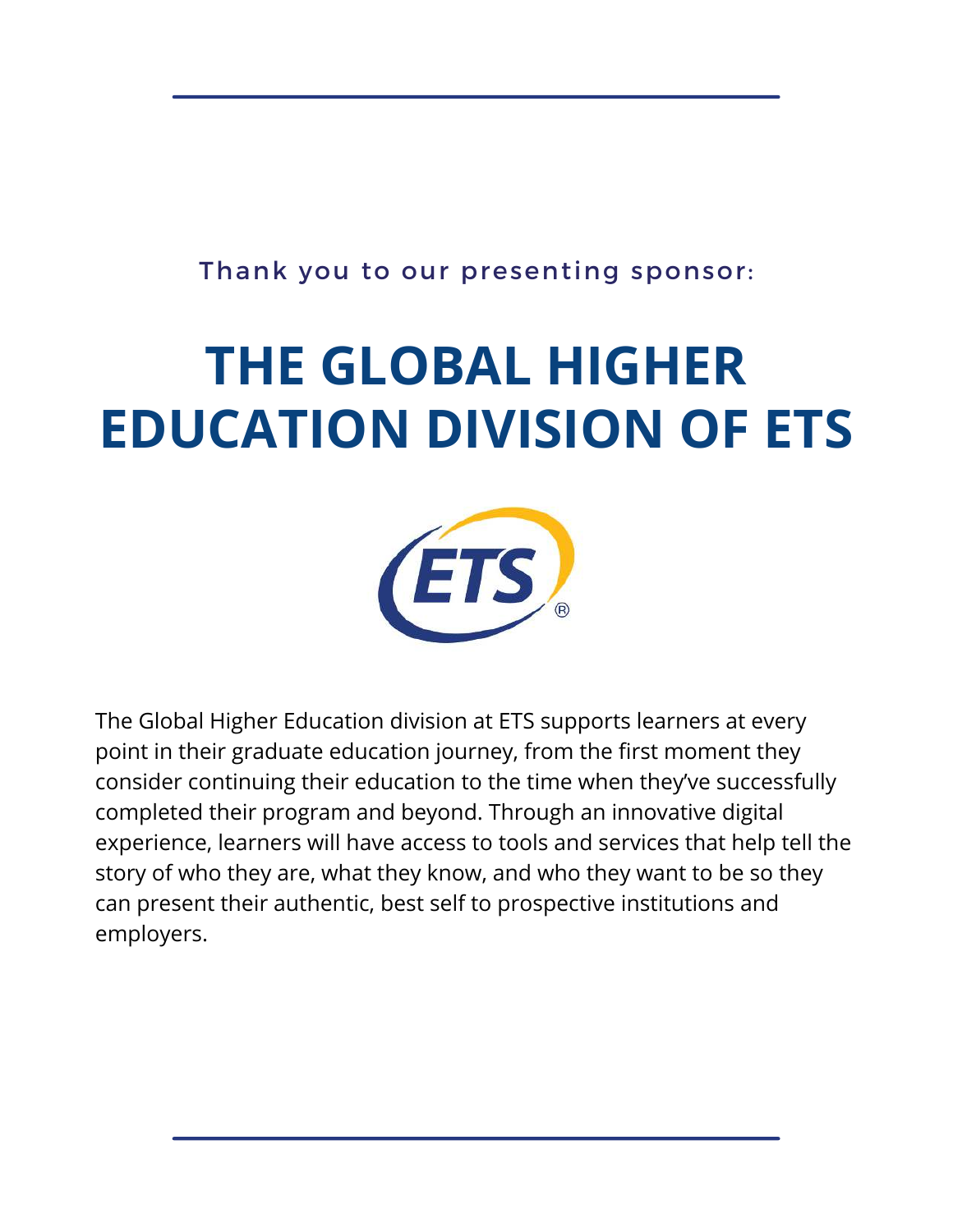# THE NEXT STEP IN YOUR JOB SEARCH HOW TO FIGURE OUT

...even if you're not sure what your career options are.



TAKE THE FREE QUIZ & LEARN EXACTLY HOW TO MOVE FORWARD IN YOUR JOB SEARCH: **[B E Y O N D P R O F . C O M / C A R E E R - A S S E S S M E N T](http://beyondprof.com/career-assessment)**